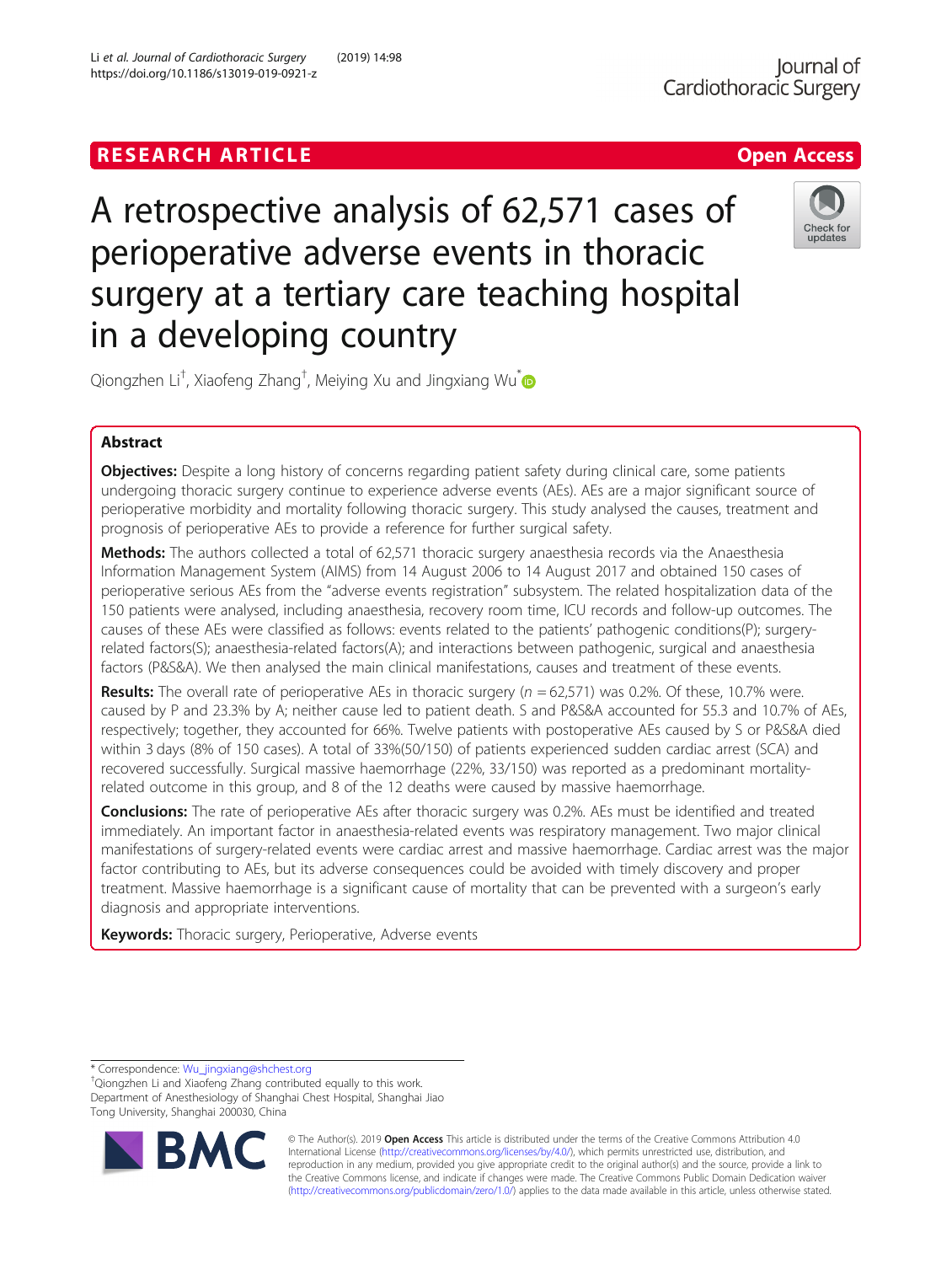### Background

Anaesthesia-related mortality rates and complications have declined considerably  $[1-3]$  $[1-3]$  $[1-3]$ . This decrease has been attributed to a variety of safety improvements, including new anaesthetic drugs, anaesthetic techniques, monitoring techniques and the development and widespread adoption of practice guidelines [\[1](#page-6-0)–[3](#page-6-0)]. However, patient safety issues remain a problem worthy of sustained attention. Some surgical patients may still suffer from unexpected events during hospitalization, especially during cardiac, thoracic, vascular, gastrointestinal, paediatric and orthopaedic surgery [\[4](#page-6-0)–[6](#page-6-0)].

Thoracic surgery is an independent risk factor for perioperative complications, especially in patients with comorbidities before surgery [\[7,](#page-6-0) [8\]](#page-6-0). The adverse events reporting system is a measure to improve patient safety by recording and analysing the causes, patterns and characteristics of events [[9,](#page-6-0) [10](#page-6-0)]. Surgeons can obtain feedback and draw from these failures to identify aspects of their processes or operations to adopt, modify or avoid [\[9,](#page-6-0) [11](#page-6-0), [12\]](#page-6-0). Therefore, in the past 11 years, an electronic adverse events reporting system has been incorporated into the anaesthesia information management system at Shanghai Chest Hospital. Anaesthesia is a special medical process during surgery, and perioperative adverse events often involve many factors, including the patient's pre-existing illness, surgical trauma, stimulation and deprivation resulting from the operation, anaesthesia, and the operation itself. Thoracic surgery, which involves the thoracic cavity, may affect the heart, lungs and autonomic nervous system. Therefore, it is challenging for anaesthesiologists to rapidly diagnose and properly treat perioperative adverse events.

In this study, we analysed the causes, treatment and prognosis of 150 out of 62,571 perioperative adverse events during thoracic surgery over an 11-year period to provide a reference for improving surgical safety.

#### Methods

#### Patients and data collection

The study protocol was approved by the Institutional Review Board of Shanghai Jiaotong University Shanghai Chest Hospital (KS-2017-18) for operations that require general anaesthesia. For this study, we collected a total of 62,571 thoracic surgery anaesthesia records via the Anaesthesia Information Management System (AIMS) from August 142,006 to August 142,017. The patients underwent lung surgery ( $n = 49,732$ ), oesophageal surgery  $(n = 4975)$ , mediastinal surgery  $(n = 6991)$ , tracheal surgery  $(n = 581)$ , and other surgery  $(n = 292)$ . We obtained 150 cases of perioperative serious adverse events from the "adverse events registration" system .

Perioperative adverse events were defined as unfavourable intraoperative incidents and postoperative complications. An adverse event was defined as "an event affecting patient safety that occurred during the perioperative period and needed special medical treatment for relief" [[13](#page-6-0)]. We focused on the preoperative period (from the preoperative anaesthesia visit to 48 h after anaesthesia). For each operation, trained nurse data reviewers prospectively collected data in a standardized manner [\[14\]](#page-6-0). The collected variables included postoperative complications over a 2-day period. The Department of Anaesthesia at our tertiary care hospital conducts regular monthly morbidity and mortality review meetings at which any adverse events leading to major or intermediate patient morbidity and/or mortality within the 48-h perioperative period are reviewed, discussed and recorded.

The related hospitalization data of the 150 patients, including anaesthesia, recovery room time, ICU records and follow-up outcomes, were retrospectively analysed. The causes of these adverse events were classified as follows: events related to the patients' pathogenic conditions(P); surgery-related factors(S); anaesthesia-related factors(A); and interactions among these three factors(P&S&A). We then further analysed the main clinical manifestations, causes and treatments of these events.

#### Statistical analysis

The data are expressed as the mean ± standard deviation. Descriptive statistics are reported as frequencies and percentages. Statistical analyses were performed using SPSS version 22 (SPSS, Chicago, IL). Descriptive statistics were performed on all categorical and continuous data elements using the  $\chi$ 2 test. A P value< 0.05 was considered significant.

#### Results

We collected a total of 62,571 thoracic surgery cases. The majority (49,732 cases, 79.5%) involved lung surgery, including 48.6% thoracoscopic surgeries; there were also 4975 cases (8.0%) of oesophageal surgery, 6991 cases of mediastinal surgery, including 35.2% mediastinoscopy surgeries, 581 cases of tracheal surgery, and 292 cases of other surgery.

The total rate of adverse events was 0.2%. The rate among cases of tracheal surgery was 0.7%, which was higher than the rates for lung surgery (0.2%,  $p < 0.05$ ), mediastinal surgery  $(0.3\% , p < 0.05)$  and oesophageal surgery (0.4%, p < 0.05). Cardiac arrest(33%, 50/150) was the major contributing factor to adverse events, but all cardiac arrest cases were successfully resuscitated. Surgical massive haemorrhage(22%, 33/150) was a significant cause of mortality in this group.

The classification of the 150 cases of adverse events according to the different causes is shown in Table [1](#page-2-0). Eleven percent were caused by P, and 23% were caused by A; neither cause resulted in patient deaths. Events caused by S and P&S&A accounted for 55 and 11%,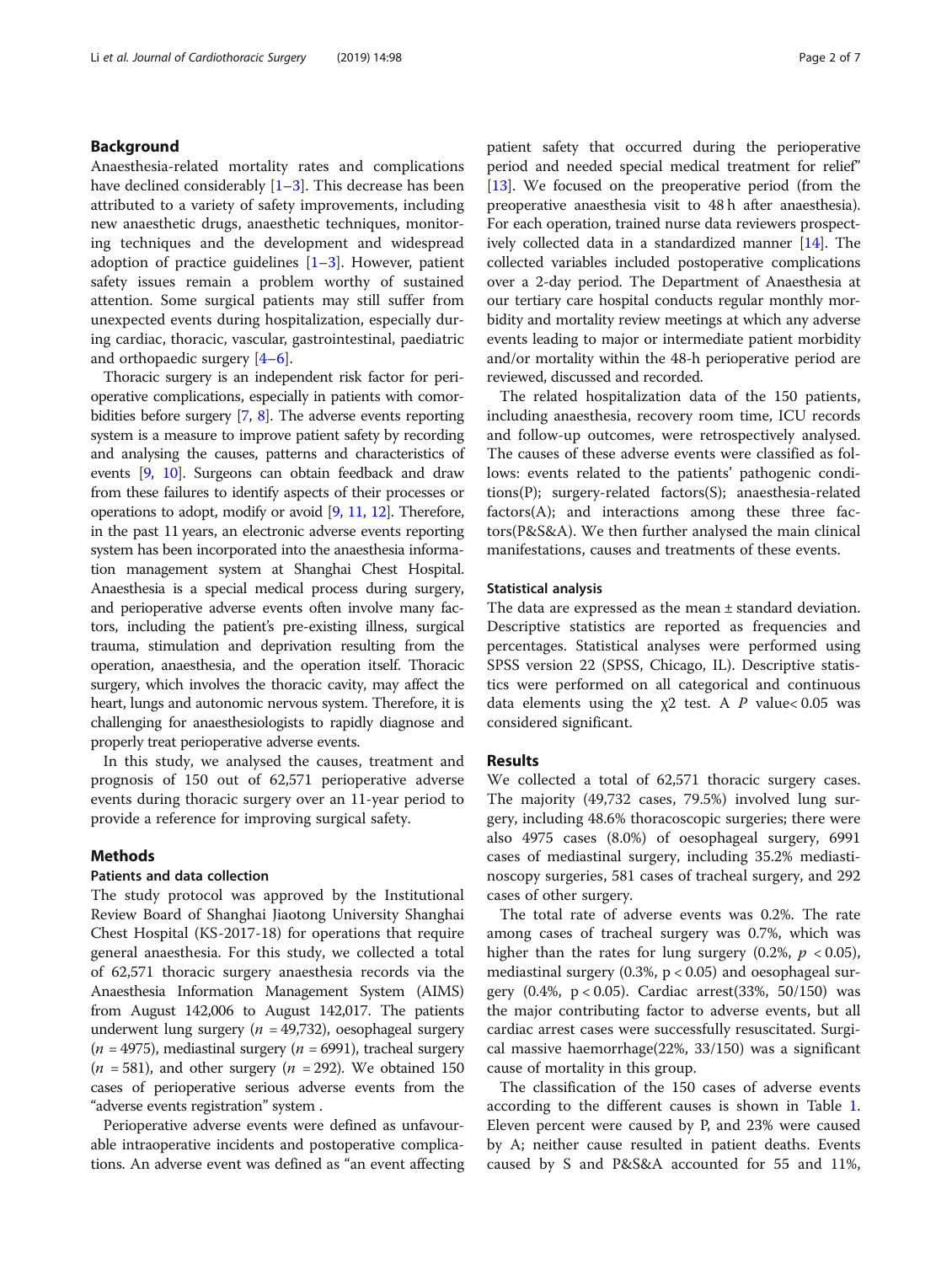<span id="page-2-0"></span>Table 1 Distribution and Ratio of Adverse Events in Different Categories

| $\tilde{\phantom{a}}$ |     |          |       |           |
|-----------------------|-----|----------|-------|-----------|
| Categories            | n   | $n(\% )$ | Death | Deaths(%) |
| P                     | 16  | 11       |       |           |
| A                     | 35  | 23       |       |           |
| $\mathcal{S}$         | 83  | 55       | 9     | 75        |
| <b>P&amp;S&amp;A</b>  | 16  | 11       | ζ     | 25        |
| Total                 | 150 | 100      | 12    | 100       |

P = events related to the patients' pathogenic conditions, S surgery-related events, A anaesthesia -related events, P&S&A events related to interaction of the three causative factors

respectively, and together accounted for 66% of the adverse events. Of all cases, 12 postoperative patients with adverse events caused by S or P&S&A died within 3 days (8% of 150 cases). Ten of these 12 died from massive haemorrhage. Regarding the other 2 cases, one died from the intraoperative falling of a left atrial mural tumour; the other recovered successfully from an intraoperative cardiac arrest but died of a recurrent cardiac arrest 3 days later (Table 1).

The adverse events caused by P included adverse drug events (4 cases), a transfusion reaction (1 case), autoimmune disease factors (6 cases), intraoperative bronchial haemorrhage(2 cases), and arrhythmias caused by excessive hypoglycaemia (3 cases; Table 2).

The 35 cases of adverse events caused by A (Table [3](#page-3-0)) were classified into the following three categories: (1) airway problems (24 cases), including unexpected difficult airway (13 cases), severe hypoxia during awake fibreoptic bronchoscope intubation in trachea tumour patients with complete airway obstruction (2 cases), bronchial spasm of the laryngeal mask airway for anaesthesia (4 cases), and severe airway problems after extubation-induced significant hypoxia (5 cases); (2) cycling-related problems(3 cases), including one case who was breathing spontaneously via an endotracheal tube and suffered cardiac arrest (ventricular fibrillation) during anaesthesia recovery, cycled stably after 40 min of cardiopulmonary resuscitation (including continuous

cardiac massage, epinephrine and other drugs, and clicking defibrillation) and woke after 8 h, and another case of a lung resection patient who exhibited a mediastinal swing during transition and presented a sharp drop in blood pressure; (3) other problems, such as drug misbranding (1 case); (4) puncture haematoma (3 cases); and (5) teeth falling into the trachea or mouth (3 cases). The anaesthesia-related problems were handled and resolved well without sequelae or complications.

The 83 cases of adverse events caused by S (Table [4](#page-3-0)) were classified into the following three categories: (1) cardiac arrest (43 cases) caused by the stimulation of the surgical procedure, of which 90% of the cases occurred during left thoracotomy (30 cases), but all cases recovered successfully; (2) massivehaemorrhage (33 cases) was the most common event, with 28 cases occurring during surgery, and 5 cases occurring during the postoperative recovery from anaesthesia, and 9 patients death (accounting for 75% of the mortality cases), and (3) other problems (7 cases), including damage to the contralateral pleura caused by intraoperative contralateral tension of the pneumothorax (6 cases) and 1 case of death from the accidental falling of a tumour thrombus from the left atrium during left upper lung cancer surgery.

Sixteen cases were caused by P&S&A (Table [5\)](#page-4-0), including the following (1) Cardiac arrest (6 cases): three cases were ventricular fibrillation but were successfully resuscitated; the CPR times were 10 min, 39 min and 7 min, and 1 case was recovered under cardiopulmonary bypass. Two of the 3 cases were discharged, and 1 case died due to a recurrence of cardiac arrest 3 days after surgery. (2) Airway problems (5 cases): severe hypoxemia occurred during a tracheotomy under topical anaesthesia for a patient with tracheal stenosis after thyroid cancer chemotherapy. Another patient suffered from a membranous tracheal injury 24 cm from the incisors and mediastinal emphysema during an oesophagectomy. After oesophageal surgery, we performed a repeat thoracotomy. (3) Other cases, including 3 cases with

Table 2 Details of events related to the patients' pathogenic conditions

| Operation                                           | Clinical manifestation                                                                                                    | Causes                        | Treatment                                               |
|-----------------------------------------------------|---------------------------------------------------------------------------------------------------------------------------|-------------------------------|---------------------------------------------------------|
| Right lower lobectomy                               | Left bronchus bleeding after endotracheal                                                                                 | Upper left lobe               | Fibreoptic bronchoscopy, operation postponed            |
|                                                     | intubation with a F32 double lumen tube                                                                                   | bronchiectasis                | until 12 days later                                     |
| Video-assisted mediastinoscopic<br>lymphnode biopsy | Arrhythmia (frequent premature ventricular<br>with different ORS wave directions and<br>tachycardia-bradycardia syndrome) | Hypoglycaemia<br>$2.3$ mmol/l | Arrhythmia relieved after the infusion of glucose       |
| Right lower lobectomy                               | Limb twitching and spasms, atrial ectopic<br>beat, and hyperpnoea and hypertension<br>after ondansetron injection         | Rare adverse<br>drug reaction | Oxygen inhalation, midazolam 2 mg, amiodarone<br>150 mg |
| Pneumonectomy of right lung                         | Hypotension and tachycardia after the                                                                                     | Hydroxyethyl                  | Stopped hydroxyethyl starch infusion, dilation          |
| cancer                                              | administration of hydroxyethyl starch                                                                                     | starch allergy                | with crystal solution, low-dose epinephrine             |
| Pneumonectomy of destroyed                          | Hypotension, chemosis and high airway                                                                                     | Transfusion                   | Stopped blood transfusion and added infusion            |
| right lung                                          | pressure after blood transfusion                                                                                          | reaction                      | of low-dose epinephrine                                 |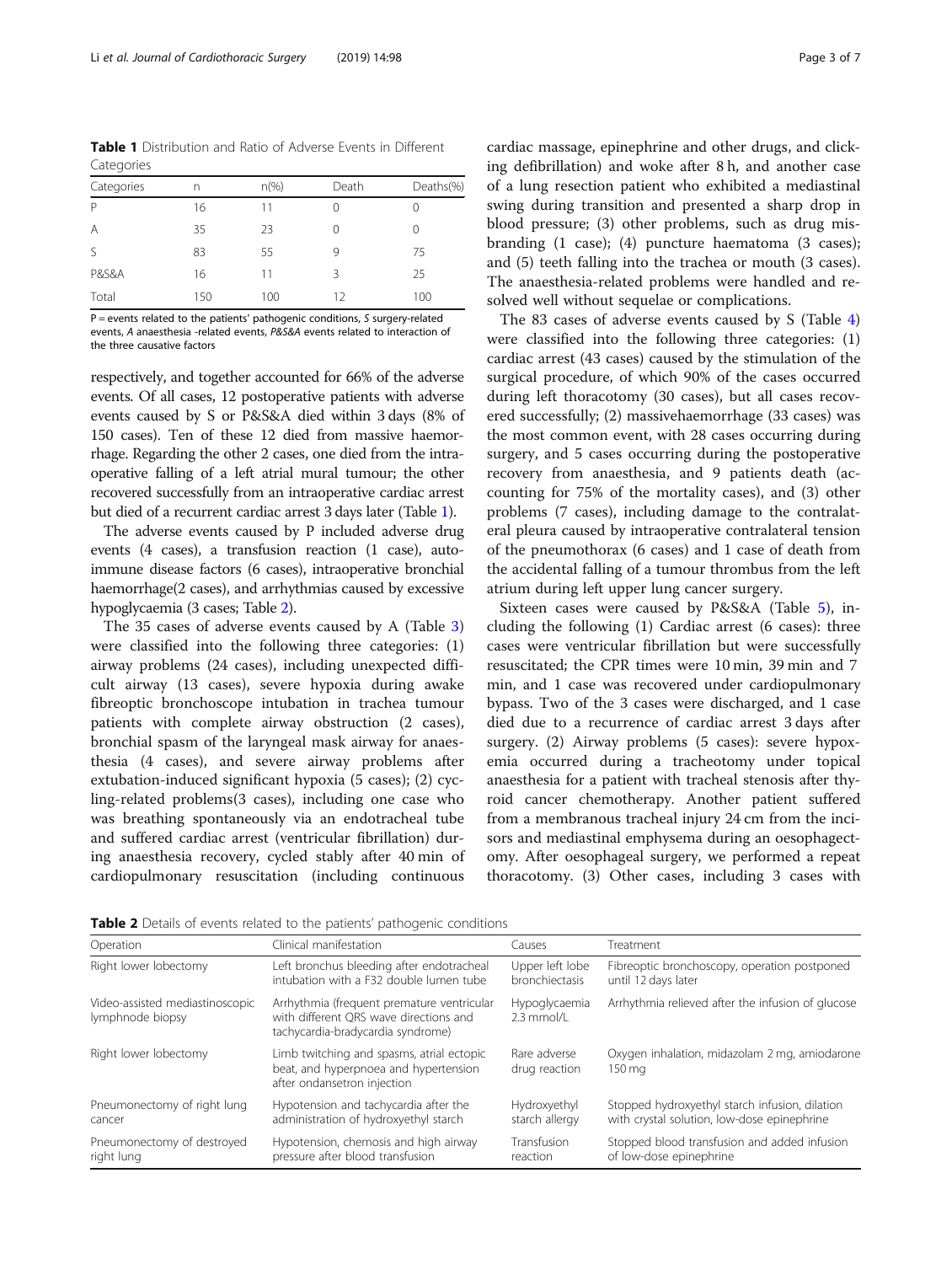<span id="page-3-0"></span>Table 3 Details of anaesthesia-related events

| Categories                                                | n.      | Clinical manifestation                                                                                                                                                                 | Treatment                                                                                                                                     |
|-----------------------------------------------------------|---------|----------------------------------------------------------------------------------------------------------------------------------------------------------------------------------------|-----------------------------------------------------------------------------------------------------------------------------------------------|
| Unexpected difficult airway                               | $10-10$ | Difficult laryngeal exposure with Macintosh and<br>Glidescope laryngoscope; pressure oxygen mask<br>was not effective                                                                  | Fibreoptic bronchoscope-quided intubation ( $n = 7$ )<br>Shikani seeing optical stylet-guided intubation ( $n = 1$ )<br>Tracheotomy $(n = 2)$ |
|                                                           | 3       | Laryngeal oedema and dyspnoea                                                                                                                                                          | Intubation with an F5.5 tracheal tube +high-frequency<br>ventilation                                                                          |
| Airway occlusion                                          | 2       | Severe dyspnoea caused by complete tracheal<br>occlusion by a tracheal tumour during fibreoptic<br>bronchoscope-guided awake intubation in a patient<br>scheduled for tracheal surgery | Emergency cardiopulmonary bypass (CPB)<br>Operation performed on CPB                                                                          |
| Bronchial spasm                                           | 4       | $SPO2$ declined sharply with high airway pressure                                                                                                                                      | Corticosteroid+endotracheal epinephrine                                                                                                       |
| Airway problems after<br>extubation                       | 3       | Upper respiratory tract obstruction after extubation in<br>patient with laryngocarcinoma operation history or<br>radical resection of tonque carcinoma                                 | Pressure oxygen mask and oropharyngeal airway                                                                                                 |
|                                                           |         | Dyspnea after double lumen tube extubation Laryngeal<br>edema                                                                                                                          | Re-intubation and corticosteroids                                                                                                             |
| Haemodynamic instability                                  | 3       | Blood pressure declined suddenly during patient transfer Ephedrine and dopamine administration<br>(mediastinal flutter after pneumonectomy)                                            |                                                                                                                                               |
| Tooth loss                                                | 3       | Tooth fell into the trachea or mouth                                                                                                                                                   | Removal of the tooth                                                                                                                          |
| Cardiac arrest                                            |         | Ventricular fibrillation occurred in the post-anaesthesia<br>unit (PACU)                                                                                                               | Cardio pulmonary resuscitation (survival)                                                                                                     |
| Drug mislabelling (sufentanil<br>mislabelled as fentanyl) |         | Chest wall stiffness                                                                                                                                                                   | Muscle relaxant administration                                                                                                                |
| Puncture hematoma                                         |         | Swelling in the neck or arm                                                                                                                                                            | Pressure                                                                                                                                      |

unexpected re-expansion pulmonary oedema and 2 cases with unexpected arrhythmia (Table [5\)](#page-4-0).

#### Discussion

Using a large clinical database at a single institution, we found a perioperative adverse events incidence of 0.2% for thoracic surgery, 0.7% for tracheal surgery, 0.3% for mediastinal surgery, and 0.4% for oesophageal surgery. This retrospective study revealed a relatively low incidence of adverse events following thoracic surgery that was comparable to several previously reported rates [\[15\]](#page-6-0).

Perioperative adverse events include unfavourable intraoperative incidents and postoperative complications [[11\]](#page-6-0). An "anaesthesia-related event" is defined as a death or serious injury and disability caused by anaesthesia or the actions of an anaesthesiologist. The use of anaesthesia is a significant predictor of "any severe outcome, including death." [[7](#page-6-0)] A preoperative visit to an anaesthesia medicine clinic can reduce day-of-surgery case cancellations and/or case delays [[16\]](#page-6-0). Because many factors, such as anaesthesia, the operation, and changes in a patient's condition, are difficult to identify during surgery, we focus on the period from the preoperative anaesthesia visit to 48 h after anaesthesia at our centre. We record any reason for unexpected events during this period (i.e., previously unexpected occurrence of intraoperative life-threatening events) for discussion and analysis to increase our experience and improve our work. The data revealed that the rate of preoperative adverse events in thoracic surgery was 0.2%. Although these serious adverse events are rare, the unexpected events are unpredictable, and once the risk occurs, the mortality rate is as high as 8%. Therefore, it is necessary to prepare all types of measures for emergency rescue before

Table 4 Details of surgens-related events

| Categories              | n. | Clinical manifestation                                                 | Treatment                                                              | Outcome                  |  |
|-------------------------|----|------------------------------------------------------------------------|------------------------------------------------------------------------|--------------------------|--|
| Cardiac arrest          | 43 | 32 ventricular fibrillations and 11<br>ventricular stand-stills on ECG | Cardiopulmonary resuscitation                                          | Survival                 |  |
| Massive haemorrhage     | 33 | Haemorrhagic shock<br>27 in the operating room<br>6 in the PACU        | Exploratory thoracotomy and bleeding cessation<br>Anti-shock treatment | 9 deaths<br>24 survivals |  |
| Tension pneumothorax    | 6  | Contralateral tension pneumothorax                                     | Closed thoracic drainage                                               | Survival                 |  |
| Falling tumour thrombus |    | Atrium episporium tumour thrombus<br>falling off                       | Cardiopulmonary resuscitation                                          | Death                    |  |

Cardiac arrests were diagnosed by: (1)ECG, ventricular fibrillation or ventricular stand-still; and (2) invasive arterial blood pressure, no IBP wave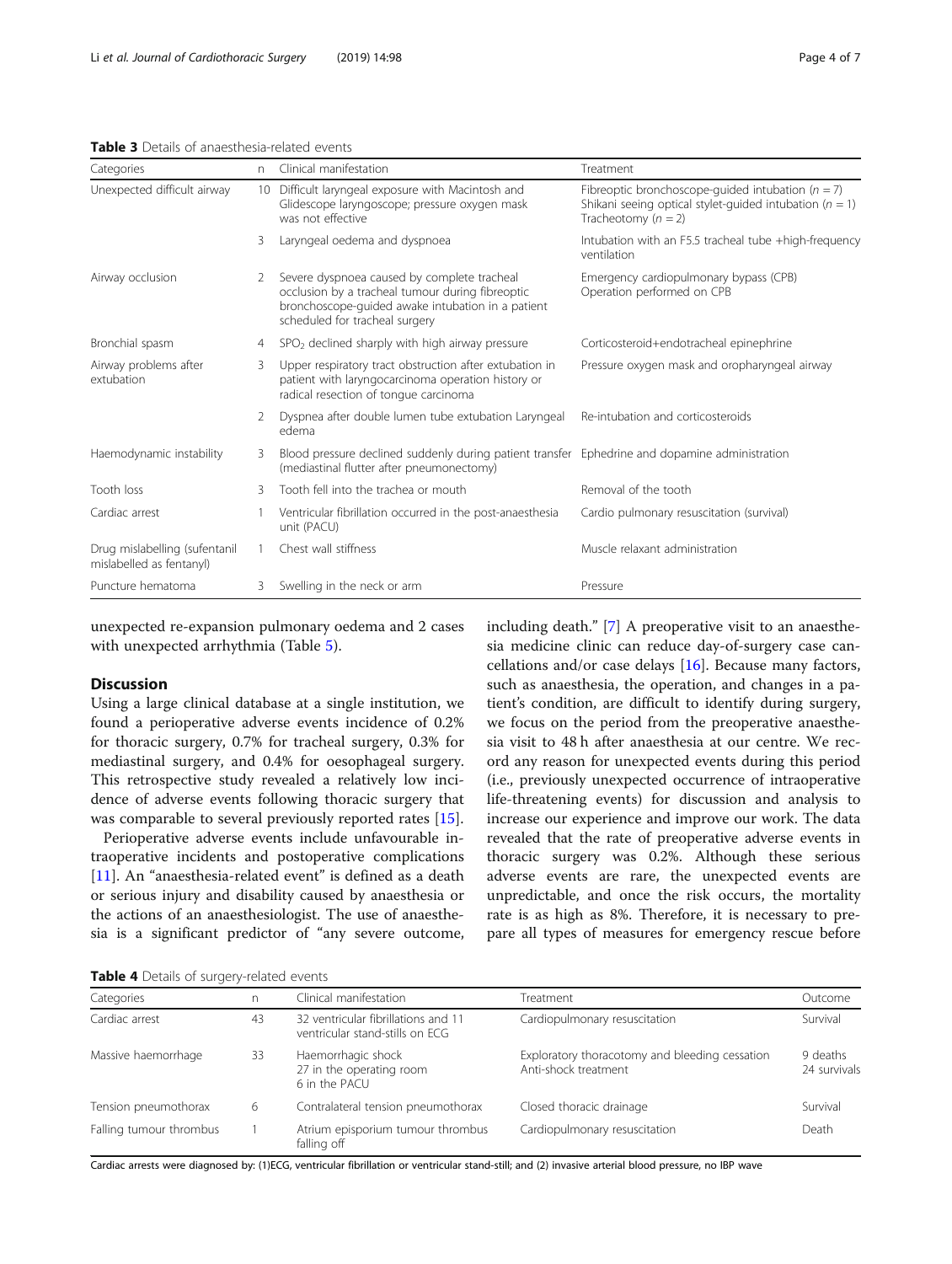<span id="page-4-0"></span>

| <b>Table 5</b> Details of P&S&A Events |
|----------------------------------------|
|----------------------------------------|

| Categories                          | n. | Clinical manifestation                                                                                                | Treatment                                                                       | Outcome              |
|-------------------------------------|----|-----------------------------------------------------------------------------------------------------------------------|---------------------------------------------------------------------------------|----------------------|
| Cardiac arrest                      | 6  | Cardiac arrest secondary to operation-induced arrhythmia,<br>pulmonary infarction or mediastinal shift                | <b>CPR</b>                                                                      | death<br>5 survivals |
| Hypoxemia                           | 3. | Dyspnoea and convulsions during tracheotomy for a patient<br>with tracheal stenosis after thyroid cancer chemotherapy | Emergency cardiopulmonary bypass                                                | Survival             |
| Worsening arrhythmia                |    | Bradycardia and AVB I progressing to AVB III upon entering<br>the operating room                                      | Operation cancelled Pacemaker implanted                                         | Survival             |
| Re-expansion of<br>pulmonary oedema | 3  | Onset of right-side pulmonary oedema in the PACU after VATS<br>of the right pneumothorax, chest X-ray confirmed       | Re-intubation with a double-lumen tube<br>and ventilation with PEEP for 1 day   | Survival             |
| Airway injury                       |    | Membranous tracheal injury 24 cm from the incisors and<br>mediastinal emphysema during an oesophagectomy              | Tracheal tube maintained at 26 cm from<br>the incisors; extubation 5 days later | Survival             |

AVB atrioventricular block, PACU post-anaesthesia care unit, VATS video-assisted thoracic surgery

anaesthesia. Broadening the anaesthesiologist's scope of practice via the Perioperative Surgical Home may promote standardization, improve clinical outcomes and decrease resource utilization by providing greater patient-centred continuity of care throughout the preoperative, intraoperative, and postoperative periods [[17](#page-6-0)].

Only 16 adverse events (11%) in this group were caused by "P". These events included 4 serious drug-related events, including 1 blood transfusion event (no mild to moderate responders) according to the anaesthesiologists' judgement, and 7 rare sporadic events (Table [2](#page-2-0)), including 4 cases of severe hypoglycaemia-induced arrhythmia, which is extremely rare but can be confirmed with blood glucose monitoring and is easily addressed. Preoperative adverse events caused by "P" are difficult to predict, so it is important for anaesthesiologist to focus on rational, standardized and streamlined administration and the timely identification and treatment of adverse events [\[18\]](#page-6-0). A strong relationship between patient data and preoperative clinical decision-making could potentially be used to support clinical decision-making for preoperative management [[19](#page-6-0)].

Up to 55% of all the identified adverse events were completely or partly caused by "S", indicating that the surgical procedure was an important factor in perioperative adverse events. Nine of the 12 deaths in this study were directly related to "S" (75% of total mortality), including 1 case of a left atrial tumour thrombus falling and 8 cases of massive haemorrhage. Massive haemorrhage remains an uncontrollable risk in thoracic surgery. Whether a massive haemorrhage can be controlled depends not only on the surgeon but also on his/her knowledge of surgical indications. Surgeons should be careful during recurrent giant intrathoracic tumor surgery. In addition, it is necessary to avoid the misdiagnosis of aneurysms and falling tumour thrombi during surgery.

Among the adverse events, 35 were caused by "A" alone and 16 were caused by "P&S&A", including 13 cases related to respiratory management (10 cases of unexpected difficult airway and 3 cases of airway problems after extubation during the recovery period). There were

no adverse consequences after rescue, but the adverse events were more or less related to the anaesthesiologists' overconfidence or lack of experience. For example, 10 cases of unexpected difficult airway could have been avoided with sufficient preoperative assessment and preparation. Overall, respiratory management, especially airway management, should receive considerable attention from the anaesthesiologist. When a patient is on the borderline between a normal and a difficult airway, the situation should be treated as a difficult airway.

Compared with other chest diseases, tracheal disease is rare and easy to misdiagnose. Before surgery, both the surgeon and the anaesthesiologist focus on control of the respiratory tract. Nevertheless, in this group, two patients developed critical conditions. The preoperative adverse events rate for the tracheal surgery patients reached 0.7%, which was significantly higher than the rates of the pulmonary, mediastinal and oesophageal surgery groups. Although emergency cardiopulmonary bypass rescued 2 patients, tracheal disease preoperative assessments are still a challenge. Therefore, it is necessary to be prepared to provide timely cardiopulmonary bypass for patients with airway challenges.

In this study, cardiac arrest was the major adverse event (0.08%, 50/62,571). The rate found in this study was higher than the rates of anaesthesia-related cardiac arrest reported in Japan, Canada and France(from 0.8 to 3.3 per 10,000) [\[4](#page-6-0)]. This difference likely occurred because our group comprised thoracic surgery patients. Large doses of opioids or thoracic epidural block were used to suppress the double-lumen endotracheal tube and included strong surgical stimulation, which could increase vagus nerve tension. Under such conditions, if the patient is stimulated by an external operation, arrhythmia is induced by the further imbalance of the autonomic nervous system. Of the 50 cases of cardiac arrest during surgery in our group, the patients had no symptoms, and awareness of the arrest often occurred when the electrosurgical interference electrocardiogram (ECG) failed to show a waveform. The surgeon could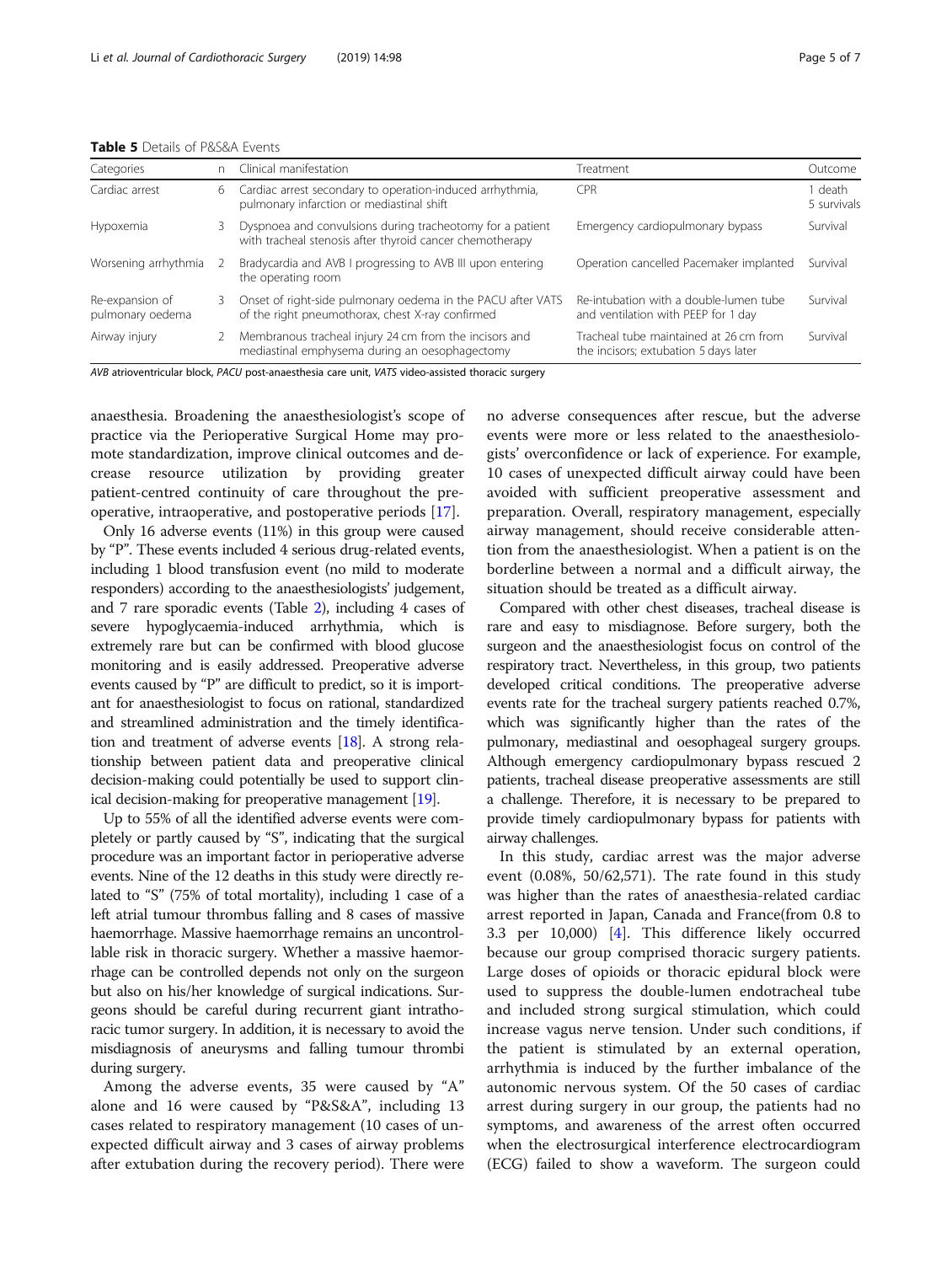have been notified immediately by the rapid drop in blood pressure if invasive arterial pressure monitoring had been used. The patients underwent continuous cardiac massage (external or internal thoracic) after the surgeon's rapid reading of the ECG, and drugs or electrical cardioversion were used according to the ECG type. All 50 of the cardiac arrest cases recovered within 3 min, and their anaesthesia recovery processes were the same as those of the other patients. All cases requiring resuscitation were caused by P&S&A rather than surgical factors alone; Providing continuous cardiac massage and an assessment of its effectiveness using invasive arterial blood pressure are important as a guide for medical intervention. Our data show that preoperative cardiac arrest is difficult to predict in thoracic surgery and can not be completely avoided; however, 43 of the 50 cases of cardiac arrest caused by S occurred during left thoracotomy, including 25 cases of lung surgery, and most cases occurred during hilar stretching or lymph node dissection. Eighteen cases were characterized by sinus arrest or pulseless electrical activity. The safe limits of tolerance in patients with sinus asystole or pulseless electrical activity are not clear; Therefore, it is necessary to adopt active treatment to prevent adverse consequences to the central nervous system. Ten cases were treated with atropine and the other 8 cases with adrenaline, but whether this event occurred because the left vagus nerve was close to the left pulmonary artery was unclear. These observations suggest that patients should be closely monitored before effective preventive measures are taken; In particular, the invasive arterial pressure sound alarms should be used to quickly detect cardiac arrest via ECG interference. Electrical cardioversion should be used when ventricular fibrillation occurs, and defibrillators should be used as conventional equipment in thoracic surgery.

There are some notable limitations of this study. First, the analyses were based on administrative coding data, which may be subject to reporting bias or coding errors. Second, the analysis was not limited to the ASA score, BMI, age and gender [\[20\]](#page-6-0) at the greatest risk of preoperative adverse events during thoracic surgery. Third, events were categorized as occurring due to the patient's pathogenic condition, surgical factors, anaesthesia factors and the interaction of these three factors based on our experience, which was a relatively subjective process.

In summary, surgical factors (primarily cardiac arrest and massive haemorrhage) are the leading causes of preoperative adverse events. In cases of cardiac arrest, timely detection and proper treatment can prevent adverse consequences. In contrast massive haemorrhage is a significant cause of mortality that can be prevented with the surgeon's early diagnosis and suitable intervention. It is difficult to predict possible events related to

patients' pathogenic conditions; thus, such events must be identified and treated immediately. An important aspect of anaesthesia-related adverse events is respiratory management, indicating that this factor should be a focus during evaluation and that we should not be overconfident in our ability to control it. Incident reporting can be a powerful tool for developing and maintaining an awareness of risks in healthcare practice. Using incident reports to improve care is challenging, and this study highlights the complexities involved and the difficulties that staff face in learning from incident data [[10](#page-6-0), [21](#page-6-0)–[23](#page-6-0)]. However, information from such reports may assist future evidence-based perioperative planning and the allocation of patients to high-acuity facilities.

#### Conclusions

The rate of perioperative adverse events after thoracic surgery was 0.2%. Adverse events must be identified and treated immediately. An important factor in anaesthesia-related events was respiratory management. Two major clinical manifestations of surgery-related events were cardiac arrest and massive haemorrhage. Cardiac arrest was the major factor contributing to adverse events, but its adverse consequences could be avoided with timely discovery and proper treatment. Massive haemorrhage is a significant cause of mortality that can be prevented with a surgeon's early diagnosis and appropriate interventions.

#### Abbreviations

AEs: Adverse events; AIMS: Anaesthesia Information Management System; AVB: Atrioventricular block; CPB: Cardiopulmonary bypass; CPR: Cardiopulmonary resuscitation; ECG: Electrocardiography; IBP: Invasive blood pressure; ICU: Intensive care unit; PACU: Post-anaesthetic care unit; PEEP: Positive end expiratory pressure; SCA: Sudden cardiac arrest; VATS: Video-assisted thoracic surgery

#### Acknowledgements

The authors would like to thank the nurse anaesthetists in the operating room of the Shanghai Chest Hospital, Shanghai, Republic of China, for their involvement and support.

#### Funding

This study was sponsored by the Shanghai Committee of Science and Technology, China (16411967600). Major Key projects of the Shanghai Chest Hospital Affiliated with Shanghai Jiao Tong University (2014YCDC20500), and Appropriate Technical Subject of Shanghai Municipal Hospital (SHDC12014241).

#### Availability of data and materials

The authors do not wish to share their data because the patients who participated in this study did not agree to share their individual data.

#### Authors' contributions

QZL performed the data analysis, manuscript writing and editing. XFZ conducted the data acquisition. MYX participated in the study design and the concepts. JXW concepted and designed the study and prepared the manuscript and acquired the data. All authors have read and approved the final version of the manuscript.

#### Ethics approval and consent to participate

Written informed consent was waived by the Hospital Review Board.